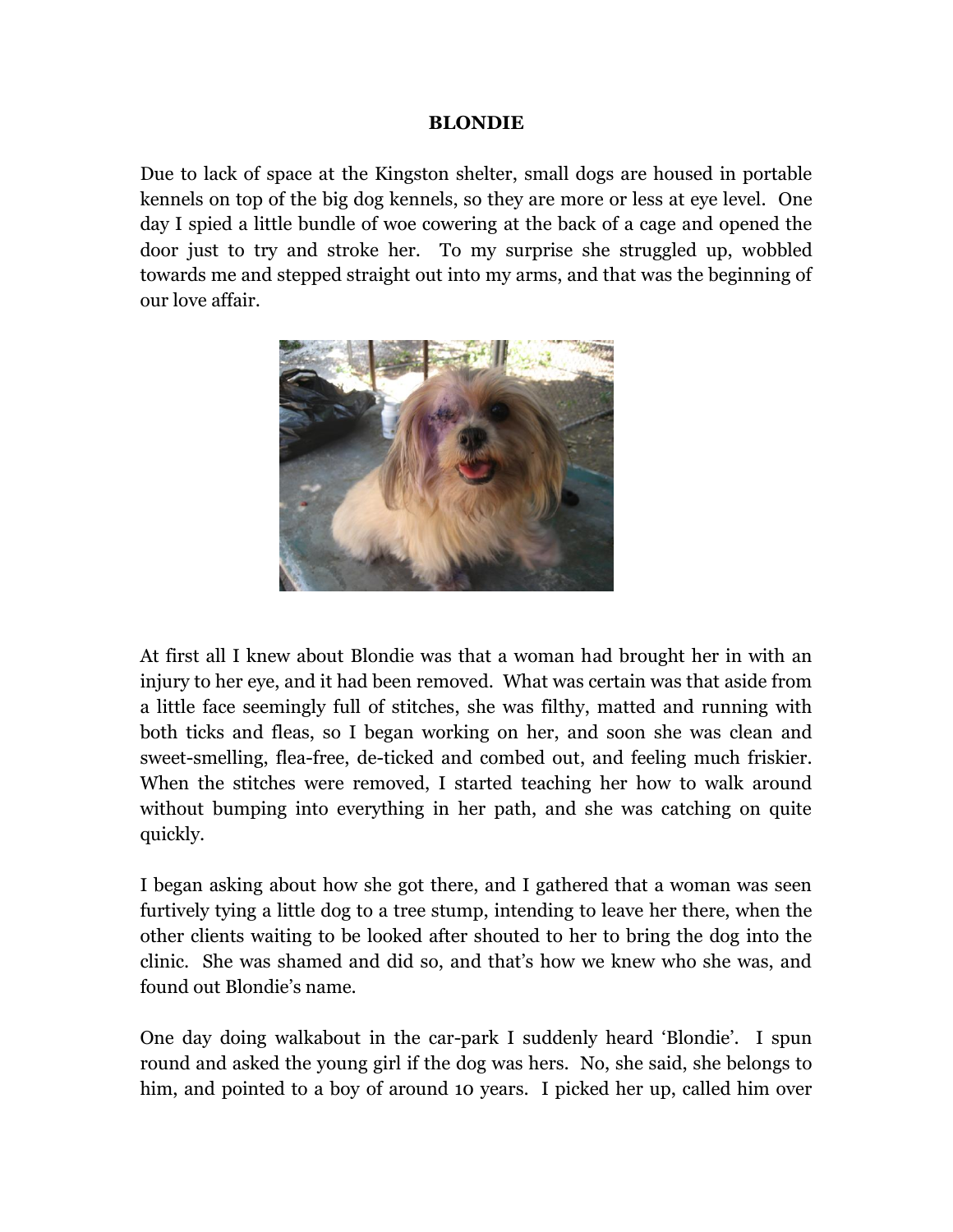and said 'Is this your dog?' He said no, it was his mother's but he had to look after it. I wasn't impressed with his 'looking after', but as sweetly as I could muster, said 'Well, tell Mummy she's ready to go home, look, the stitches are all out!' He made not the slightest attempt to touch her, stroke her, or even look at her, but proceeded to tell me a rambling story about thieves trying to steal his bicycle from the yard, she had barked at them and they threw a big rock at her. When he saw the eye hanging out of its socket he called his mother and they had brought her to the shelter. I didn't press him, because I had the immediate feeling that this family shouldn't get Blondie back.

Over the next couple of weeks I held my breath as phone calls were made to the woman and she never responded, and at last I was able to officially adopt Blondie and bring her home with me. One of the things I noticed was that she had trouble slipping and sliding on my tiled floors, as if it was an entirely new surface to her, and that combined with what the little boy had told me led me to think that she had been not been allowed in the house. Imagine her life as an outside dog – all seven pounds of her!

Initially my other two shih tzu-poodles viewed her with suspicion, especially Luna who is convinced she is the Queen, but soon she was integrated into the group. She developed a special relationship with Bones (who was nothing but a few grey bones strung together when I picked him up off the street, but who now looks more like a fluffy, ginger-and-white barrel), and they frolicked endlessly, with him being ever so gentle, although when he plays with the other big dogs he can be quite rough.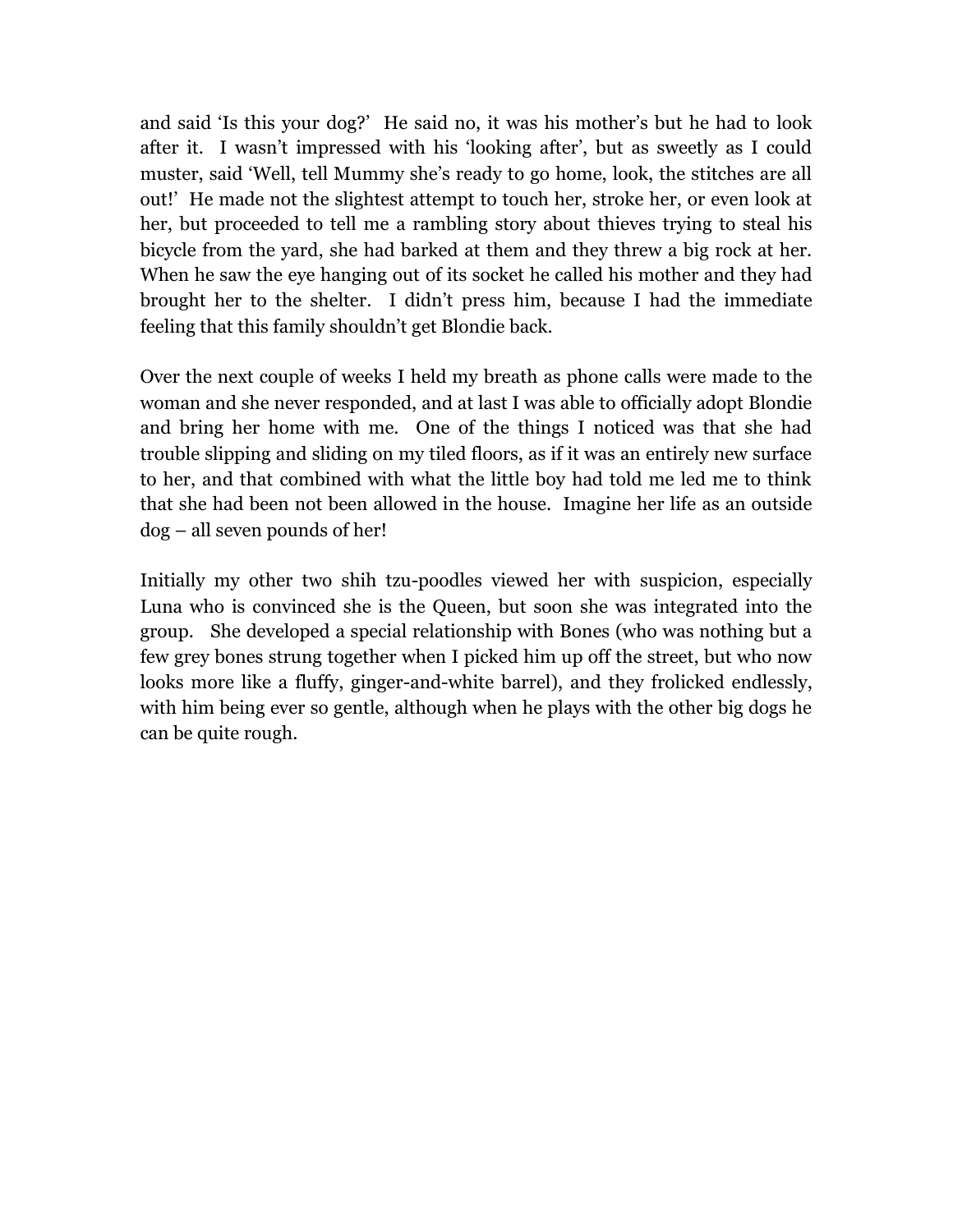

Blondie blossomed and turned into a voracious eater, going from seven pounds to nine, but she still had the occasional accident in the house, especially when it looked cloudy, fearful, no doubt, that she might be thrown out into the rain. I was also concerned about her belly, which seemed a bit swollen, so I had her thoroughly checked out. To my dismay an ultrasound showed a problem with both kidneys, and I was told she had irreversible kidney disease. She went on herbal medicine, and a special diet (mince, white rice and hard-boiled eggs – I said to the vet 'are you serious?') which she loved.

I was warned that sooner or later she would go into kidney failure, and the first signs would be a loss of appetite and interest in life, but for four years she was an incredibly joyful little creature, full of spunk and rushing from one end of the house to the other in her exuberance (you would never know she was missing an eye).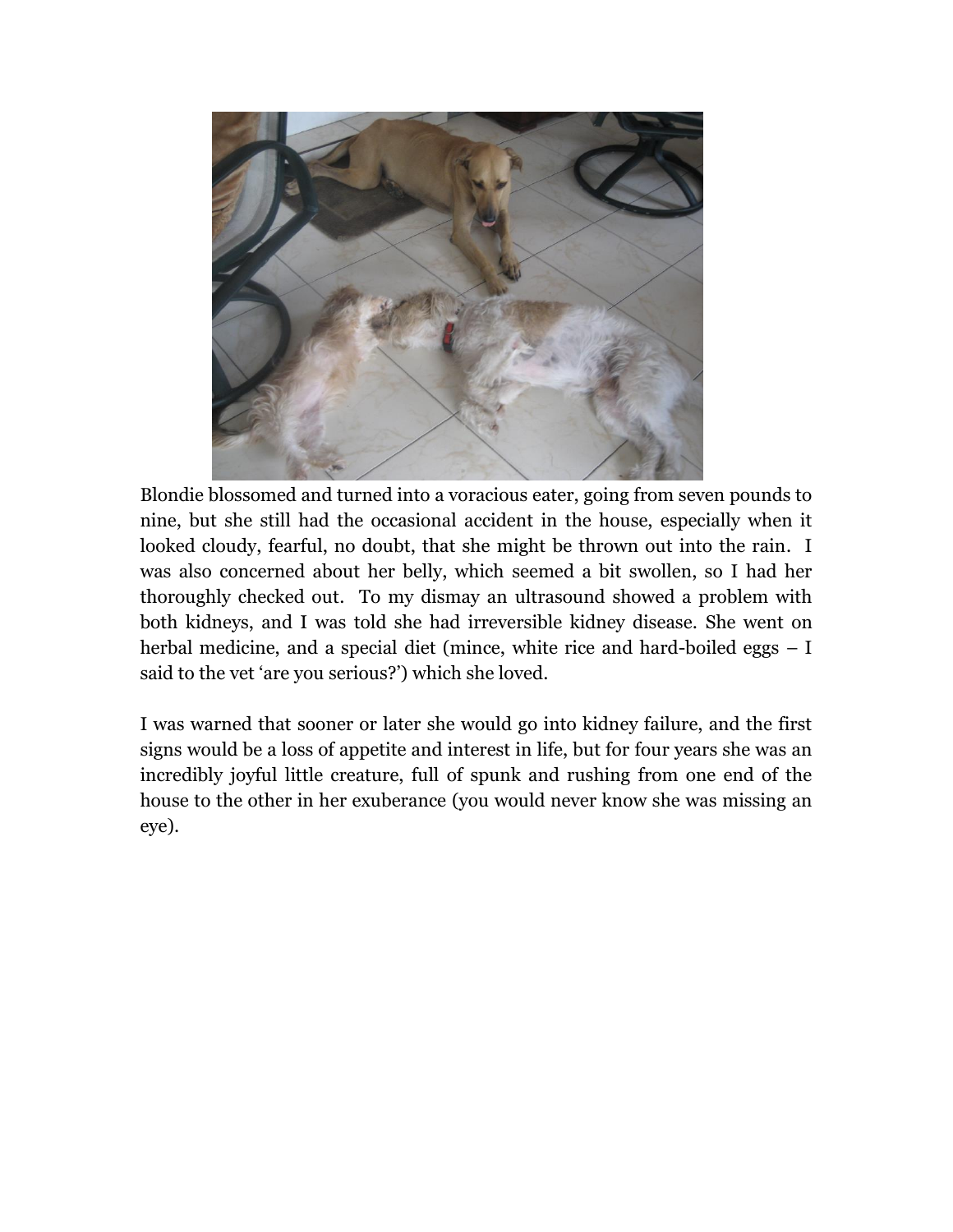

But, she also knew how to relax . . .



I am grateful for each of those days, and for being given the chance to provide her with security and love. She would snuggle and cuddle, and look up at me with her big one eye, and I could almost hear her saying 'I don't miss the other one - if I hadn't lost it I wouldn't have come to live with you'.

However, all good things come to an end. Her appetite began to flag, and on our walks she would suddenly stop and look vacant, as if she was somewhere else. I saw that look on my Mum's face shortly before she passed, and knew Blondie had begun her last journey. Still, we tried to put it off, she and I, and she rallied and dutifully plodded through her food, although with little enthusiasm. A few days more and we could no longer fool ourselves – she was in pain, though she tried hard not to show it, and only uttered a tiny whimper now and then. It was time.